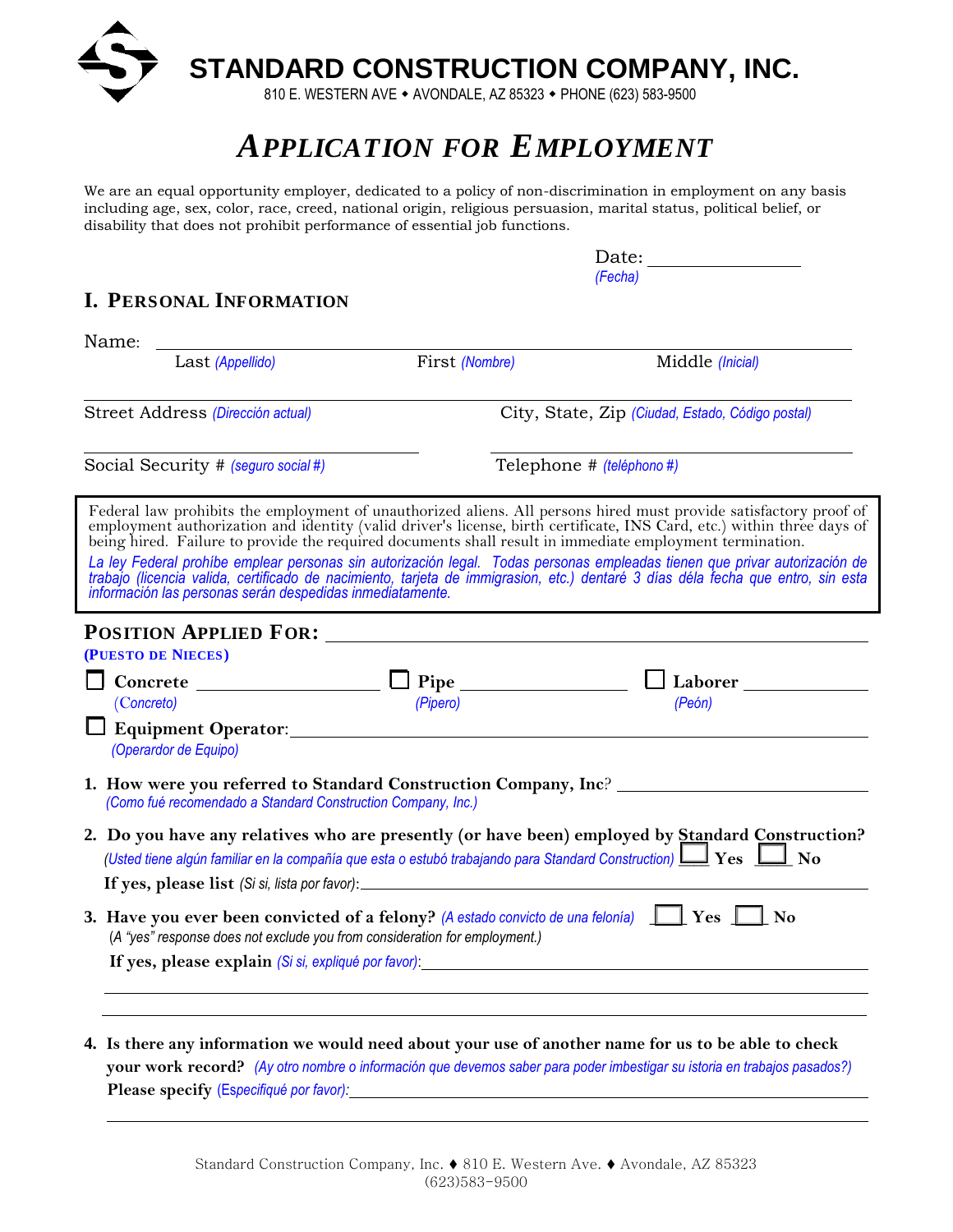## **II. EDUCATIONAL HISTORY**

 **(HISTORIA DE EDUCACIÓN)**

|                                            | School Name/Location<br>(Nombre de escuela / localización) | Dates<br>Attended<br>(Años escolares) | Degree/<br>Diploma<br>(Diploma) | Year<br>Completed<br>(Año terminado) |
|--------------------------------------------|------------------------------------------------------------|---------------------------------------|---------------------------------|--------------------------------------|
| High School<br>(Escuela secundaria)        |                                                            |                                       |                                 |                                      |
| College<br>(Universidad)                   |                                                            |                                       |                                 |                                      |
| <b>Tech. Training</b><br>(Escuela técnica) |                                                            |                                       |                                 |                                      |

### **III. EMPLOYMENT HISTORY** *(Please include all employment for the last five years)* **(HISTORIA DE TRABAJO)** *(Por favor incluir los ultimos cinco años)*

| Company (Compañía)                               | Position Held (Puesto)                                     |
|--------------------------------------------------|------------------------------------------------------------|
|                                                  | Dates Employed (Fechas de empleo):                         |
| Street Address (Dirección actual)                | $From (de)$ $To (a)$                                       |
| City, State, Zip (Ciudad, Estado, Código postal) | Manager/Supervisor (Supervisor)                            |
| Telephone # (Teléphono #)                        | Wage/Salary (Sueldo)                                       |
| (Porqué usted se fue)                            |                                                            |
|                                                  |                                                            |
| Company (Compañía)                               | Position Held (Puesto)                                     |
|                                                  | Dates Employed (Fechas de empleo):                         |
| Street Address (Dirección actual)                | $From (de)$ $To (a)$                                       |
| City, State, Zip (Ciudad, Estado, Código postal) | Manager/Supervisor (Supervisor)                            |
| Telephone # (Teléphono#)                         | Wage/Salary (Sueldo)                                       |
|                                                  |                                                            |
| (Porqué usted se fue)                            |                                                            |
| Company (Compañía)                               | Position Held (Puesto)                                     |
|                                                  |                                                            |
|                                                  |                                                            |
| Street Address (Dirección actual)                | Dates Employed (Fechas de empleo):<br>$From (de)$ $To (a)$ |
| City, State, Zip (Ciudad, Estado, Código postal) | Manager/Supervisor (Supervisor)                            |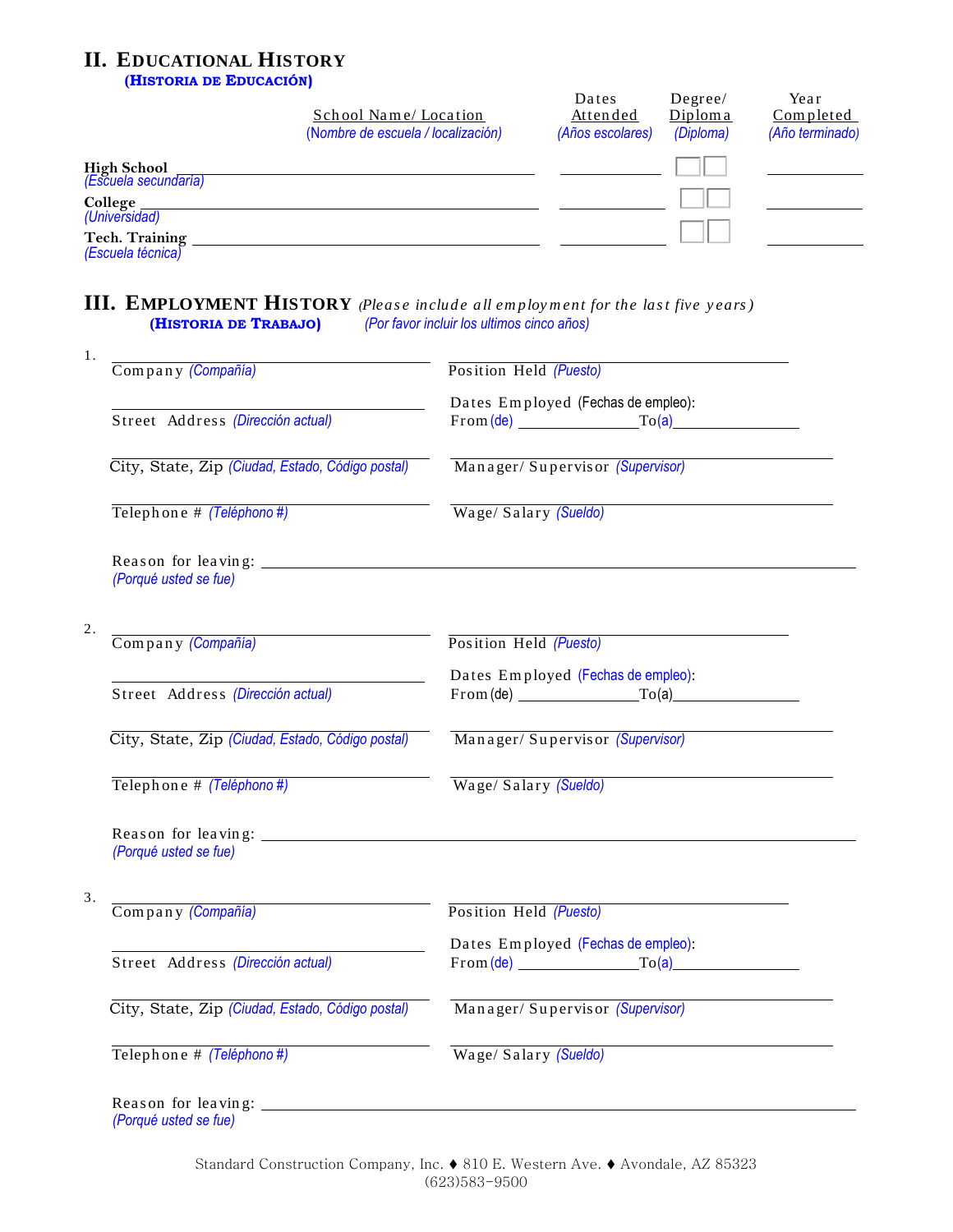#### **EMPLOYMENT RECORD (c ont inue d)**  **(HISTORIA DE TRABAJO) (Continuar)**

| Company (Compañía)                               | Position Held (Puesto)                                     |
|--------------------------------------------------|------------------------------------------------------------|
|                                                  | Dates Employed (Fechas de empleo):                         |
| Street Address (Dirección actual)                | $From (de)$ $To (a)$                                       |
| City, State, Zip (Ciudad, Estado, Código postal) | Manager/Supervisor (Supervisor)                            |
| Telephone # (Teléphono #)                        | Wage/Salary (Sueldo)                                       |
|                                                  |                                                            |
|                                                  |                                                            |
| (Porqué usted se fue)                            |                                                            |
|                                                  |                                                            |
| Company (Compañía)                               | Position Held (Puesto)                                     |
|                                                  |                                                            |
| Street Address (Dirección actual)                | Dates Employed (Fechas de empleo):<br>$From (de)$ $To (a)$ |
| City, State, Zip (Ciudad, Estado, Código postal) | Manager/Supervisor (Supervisor)                            |
| Telephone # (Teléphono #)                        | Wage/Salary (Sueldo)                                       |

*NOTE*: Use a separate sheet to list additional employers, if necessary. We will contact all of the *employers listed on this application unless you specifically exclude them below. NOTA: En una hoja s eparad a en lis te s u em pleo anteriores s i es neces ario. Nos otros nos com unicarem os con s us com pañías anteriores.* 

*Please list any employers you do not w ant us to contact and your reason for the exclusion: (Existe alguna compañía de empleo que no quiera que nos otros contactemos y tūrazón de exclusión)* 

Em ployer *(Empleado)* Rea s on (R*azón)*

Em ployer *(Empleado)* Rea s on (R*azón)*